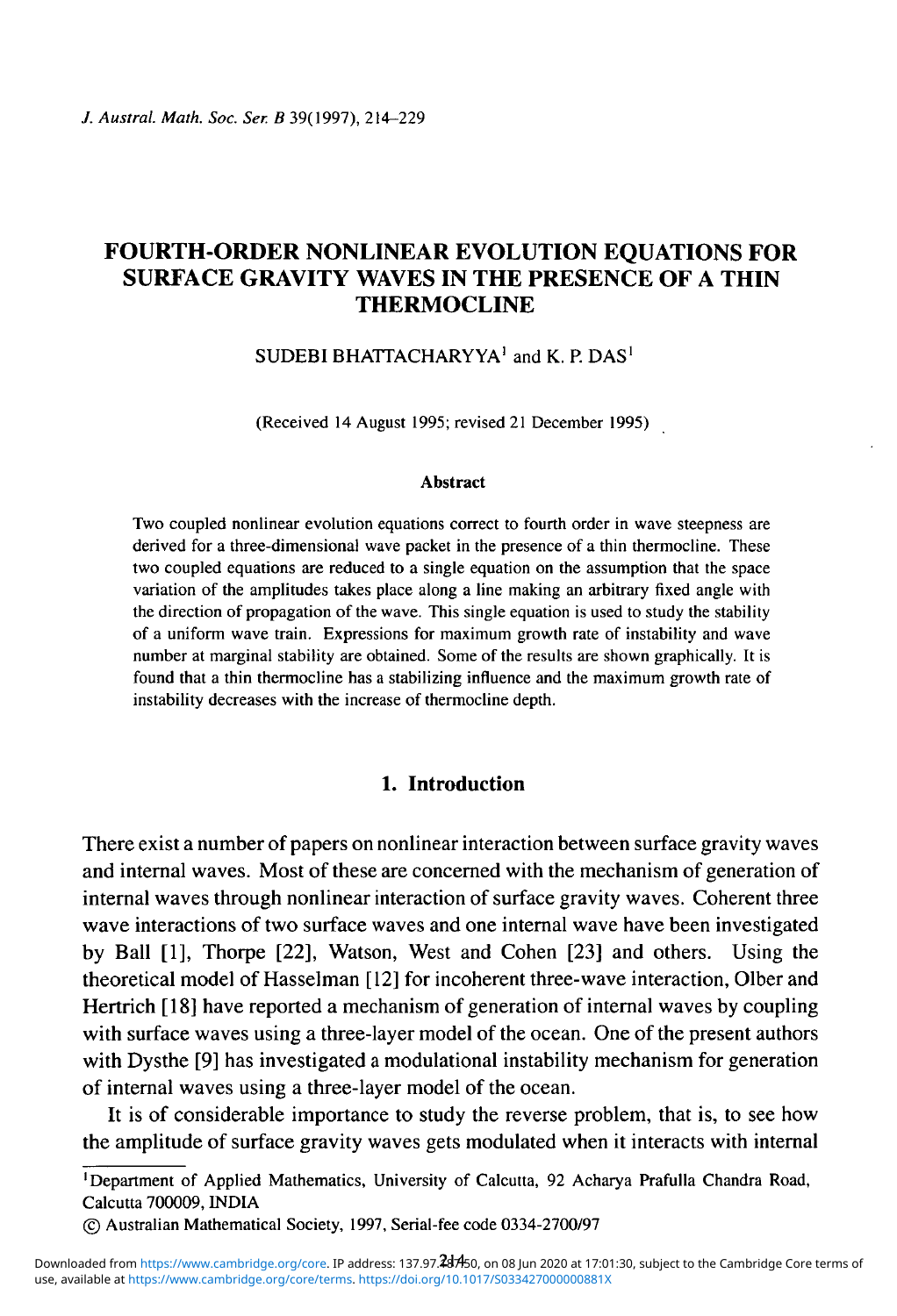waves. Such a study has been made by one of the present authors [3] in which he has investigated the nonlinear evolution of a three-dimensional surface gravity wave packet in a two-layer fluid including the effect of its interaction with internal waves. Similar types of interactions between small-scale surface waves and largescale internal waves in a two-layer fluid has been considered by Rizk and Ko [20]. But they have restricted their analysis to one-dimensional wave packets and to very small density ratios. In deriving the relevant equations they have neglected the conditions of the governing flow at the interface of two fluid layers, and have replaced the internal wave by a surface current produced by it. Resonant interaction between long internal waves and surface gravity waves has been considered by Funakoshi and Oikawa [10] and Ma [17].

In the present paper we consider the nonlinear evolution of a three dimensional surface gravity wave packet in the presence of a thin thermocline. Considering the importance of the fourth order evolution equation, which was first pointed out by Dysthe [8] and later elaborated by Janssen [14] and considered by many authors ([2,5- 7,11,13,21]) in studying stability of water waves, two coupled nonlinear evolution equations correct to fourth order in wave steepness are obtained for a surface gravity wave packet in the presence of a thin thermocline. These two coupled equations are reduced to a single equation on the assumption that the space variation of the amplitudes takes place along a line making an arbitrary fixed angle with the direction of propagation of the wave packet. This evolution equation does not remain valid when the resonance condition is satisfied. The resonance occurs when the component of group velocity along the line along which the amplitudes are assumed to vary becomes equal to the phase velocity of the long wavelength internal wave.

The single nonlinear evolution equation is used to study the stability of a uniform surface gravity wave train in the presence of a thin thermocline. Expressions for maximum growth rate of instability and wave number at marginal stability are obtained.

Graphs are plotted showing the variation of the maximum growth rate of the instability against wave steepness for some different values of dimensionless thermocline depth. It is found that a thin thermocline has a stabilising influence on the instability of surface gravity wave packet, and the maximum growth rate of instability decreases with the increase of thermocline depth. The wave number of perturbation  $\lambda$  at marginal stability has also been plotted against wave steepness  $a_0$  showing stable-unstable regions in  $\lambda a_0$  - space for some different values of thermocline depth and  $\theta$ , which is the angle between the direction of propagation of the wave and the direction along which the perturbation is given. Graphs are also plotted showing the maximum growth rate of instability against wave steepness for some different values of dimensionless density increase through the thermocline and for some fixed values of dimensionless thermocline depth.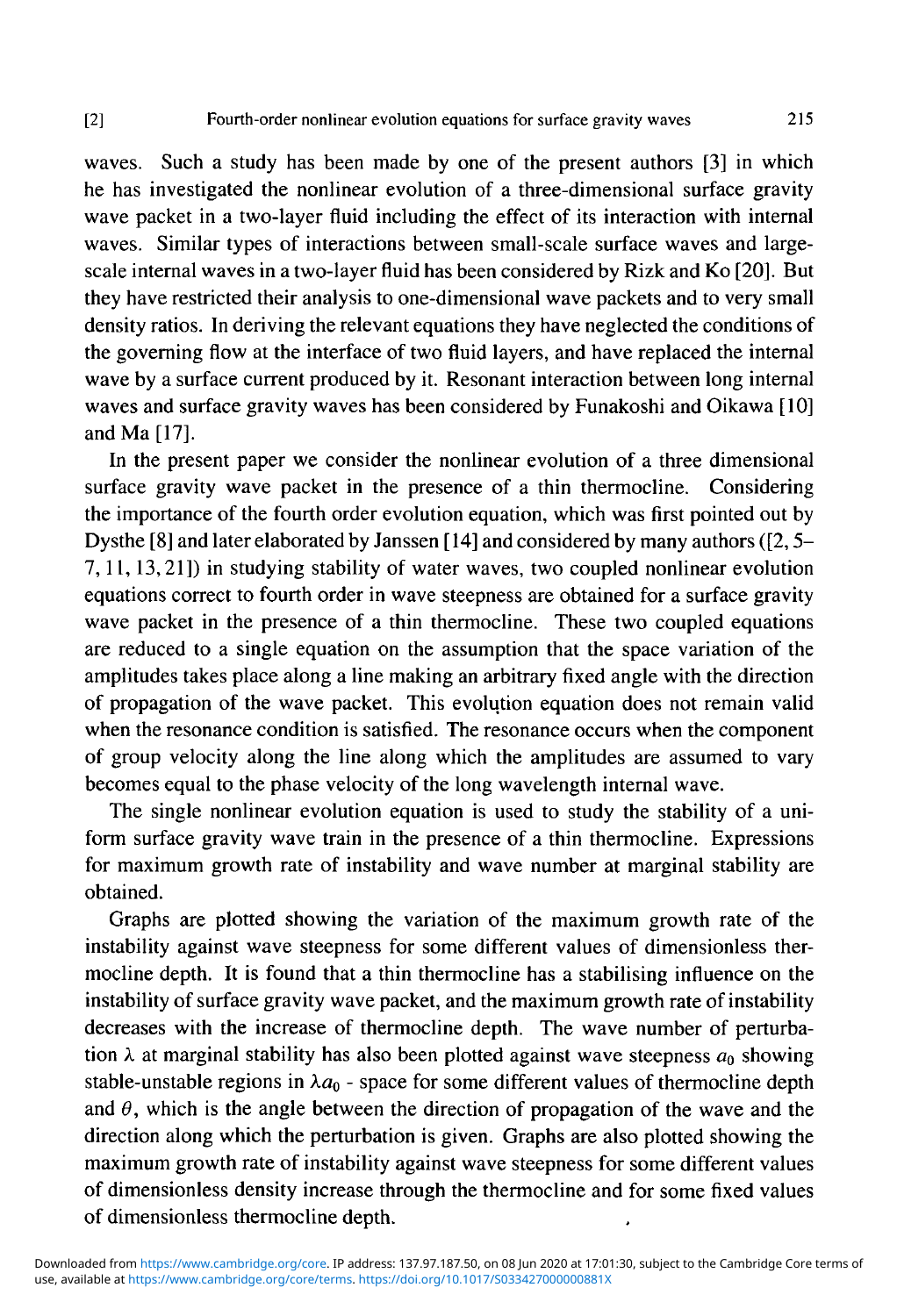### **2. Basic equations**

We break up the velocity potential  $\phi$  and the free surface elevation  $\zeta$  into two parts:

$$
\phi = \phi_0 + \phi_I, \qquad \zeta = \zeta_0 + \zeta_I, \tag{1}
$$

where  $\phi_0$ ,  $\zeta_0$  are responsible for long wavelength internal waves and  $\phi_i$ ,  $\zeta_i$  are responsible for surface gravity waves.

For  $\phi_l$  and  $\zeta_l$  the equations are the following in which we disregard the existence of the thermocline. They interact with long wavelength internal waves through the nonlinear terms.

$$
\nabla^2 \phi_I = 0, \qquad -\infty < Z < \zeta,\tag{2}
$$

$$
\frac{\partial \phi_I}{\partial Z} - \frac{\partial \zeta_I}{\partial t} = (\nabla_h \phi) \cdot (\nabla_h \zeta), \qquad \text{when } Z = \zeta,
$$
 (3)

$$
\frac{\partial \phi_I}{\partial t} + g \zeta_I = -\frac{1}{2} (\nabla \phi)^2, \quad \text{when } Z = \zeta,
$$
 (4)

$$
\frac{\partial \phi_I}{\partial Z} \to 0 \qquad \text{as } Z \to -\infty. \tag{5}
$$

Here the undisturbed free surface of water has been taken as the  $Z = 0$  plane; the Z-axis points vertically upwards and  $\nabla_h = \left(\frac{\partial}{\partial x}, \frac{\partial}{\partial y}, 0 \right)$ .

The governing equations for  $\phi_0$  and  $\zeta_0$  are the following, where  $\phi'_0$  is the velocity potential below the thermocline and *w* is the vertical component of velocity ([9,19]). The thermocline is assumed to be confined between the two planes  $Z = -d - \epsilon$ ,  $Z = -d + \epsilon$ , where the thermocline thickness  $2\epsilon$  is small. The terms responsible for long wavelength internal waves are assumed to be sufficiently small so that their product and higher-degree terms can be neglected ([9]).

$$
\nabla^2 \phi_0 = 0, \qquad -d + \epsilon < Z < \eta,\tag{6}
$$

$$
\nabla^2 \phi'_0 = 0, \qquad -\infty < Z < -d - \epsilon,\tag{7}
$$

$$
\left(\frac{\partial \phi_0}{\partial Z}\right)_{Z=-d+\epsilon} = \left(\frac{\partial \phi'_0}{\partial Z}\right)_{Z=-d-\epsilon}
$$
\n(8)

$$
\frac{\partial^2}{\partial t^2} \nabla^2 w + N^2(Z) \nabla_h^2 w = 0, \quad -d - \epsilon < Z < -d + \epsilon,\tag{9}
$$

$$
\frac{\partial \phi_0'}{\partial Z} \to 0 \qquad \text{as } Z \to -\infty,
$$
 (10)

$$
\left(\frac{\partial \phi_0}{\partial Z}\right)_0 - \frac{\partial \zeta_0}{\partial t} = (\nabla_h \phi) \cdot (\nabla_h \zeta), \qquad \text{when } Z = \zeta,
$$
\n(11)

$$
\frac{\partial \phi_0}{\partial t} + g\zeta_0 = -\frac{1}{2}(\nabla\phi)^2,\tag{12}
$$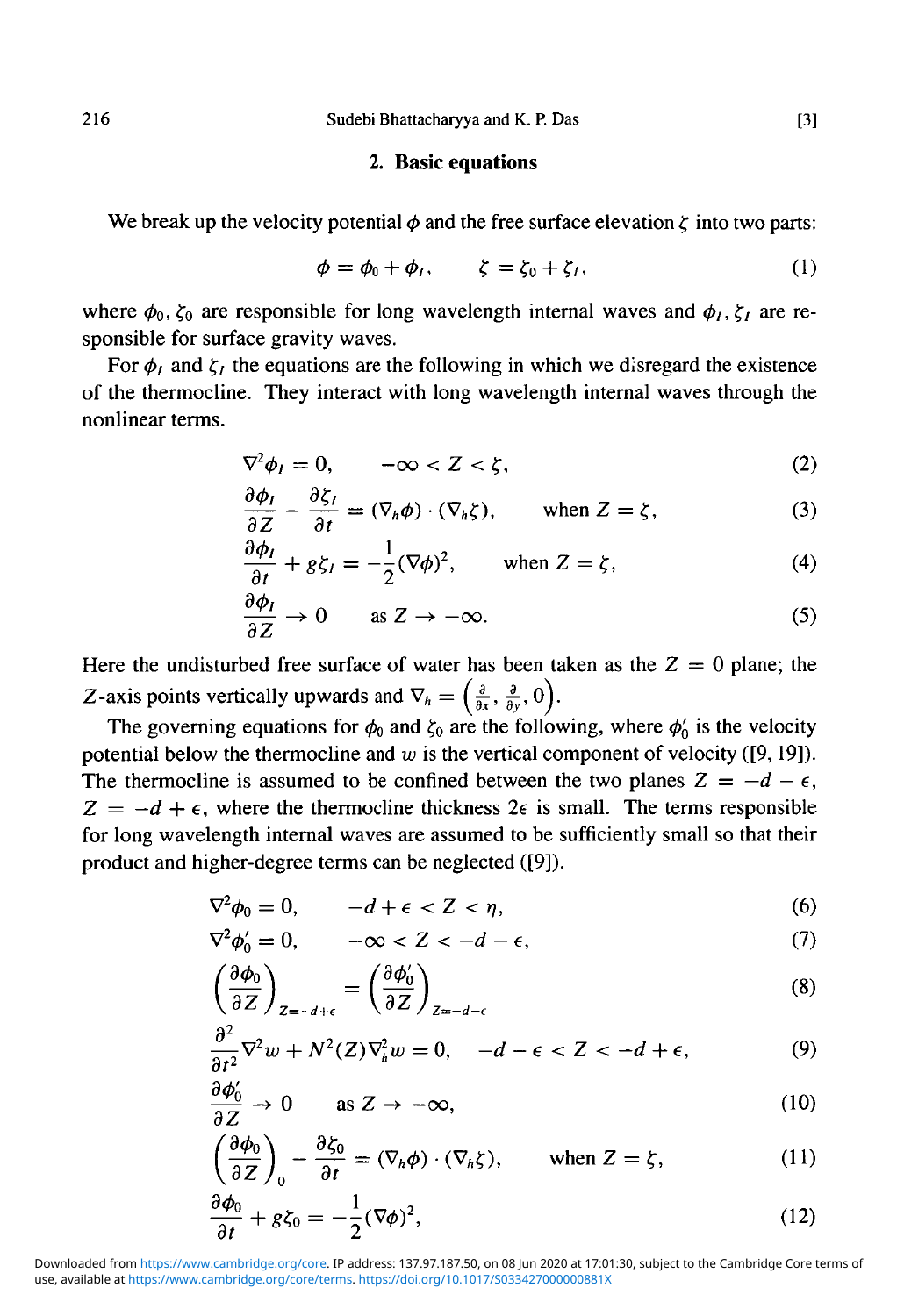where  $N^2(Z) = -\frac{g}{a}\frac{d\rho}{d\zeta}$ , the Brunt-Väisälä frequency, and  $\rho$  is the density of water.

Equation (9) is obtained if the Boussinesq approximation is applied, and the long wavelength internal wave is assumed to have sufficiently small amplitude for the nonlinear term to be neglected ([19]).

The thickness of the thermocline being small we shall work with equations obtained by approaching to the limit  $\epsilon \to 0$ .

Integrating equation (9) with respect to Z between the limits  $-d - \epsilon$  to  $-d + \epsilon$  and then proceeding to the limit  $\epsilon \rightarrow 0$  we get

$$
\left(\frac{\partial^4 \phi_0}{\partial t^2 \partial Z^2}\right)_{Z=-d} - \left(\frac{\partial^4 \phi'_0}{\partial t^2 \partial Z^2}\right)_{Z=-d} = -g \frac{\delta \rho}{\rho} \nabla_h^2 \left(\frac{\partial \phi_0}{\partial Z}\right)_{Z=-d},\tag{13}
$$

where  $\delta \rho = \rho(-d-0) - \rho(-d+0)$  is the density increase through the thermocline. Proceeding to the limit  $\epsilon \rightarrow 0$  in (8) we get

$$
\left(\frac{\partial \phi_0}{\partial Z}\right)_{Z=-d} = \left(\frac{\partial \phi'_0}{\partial Z}\right)_{Z=-d}.
$$
\n(14)

So the governing equations for  $\phi_0$ ,  $\phi'_0$ ,  $\zeta_0$  for a thin thermocline are (6), (7), (10)-(14).

#### **3. Derivation of evolution equations**

Following a standard procedure  $\phi$ ,  $\zeta$  given by (1) are expanded as follows ([4]):

$$
\phi = \phi_0 + \sum_{n=1}^{\infty} (\phi_n e^{in\psi} + \phi_n^* e^{-in\psi}),
$$
  

$$
\zeta = \zeta_0 + \sum_{n=1}^{\infty} (\zeta_n e^{in\psi} + \zeta_n^* e^{-in\psi}),
$$
 (15)

where  $\phi_0$ ,  $\phi_n$ ,  $\phi_n^*$  are functions of Z,  $\xi$ ,  $\eta$ ,  $\tau$  and  $\zeta_0$ ,  $\zeta_n$ ,  $\zeta_n^*$  are functions of  $\xi$ ,  $\eta$ ,  $\tau$ . Here  $\xi = \epsilon(x - C_g t), \eta = \epsilon y, \tau = \epsilon^2 t, \epsilon$  being a small parameter;  $\psi = kx - \omega t, \omega, k$ satisfying the linear dispersion relation

$$
\omega^2 = gk \tag{16}
$$

for surface - gravity waves;  $C_g = d\omega/dk$  is the group velocity;  $\phi'_0$  is also a function of  $Z, \xi, \eta, \tau$ .

Substituting the expansion for  $\phi_l$  as given by (15) in equation (2) and then equating coefficients of  $\exp in\psi$ ,  $n = 1, 2$  on both sides we get the equation

$$
\frac{d^2\phi_n}{dZ^2} - \Delta_n^2 \phi_n = 0, \quad n = 1, 2,
$$
 (17)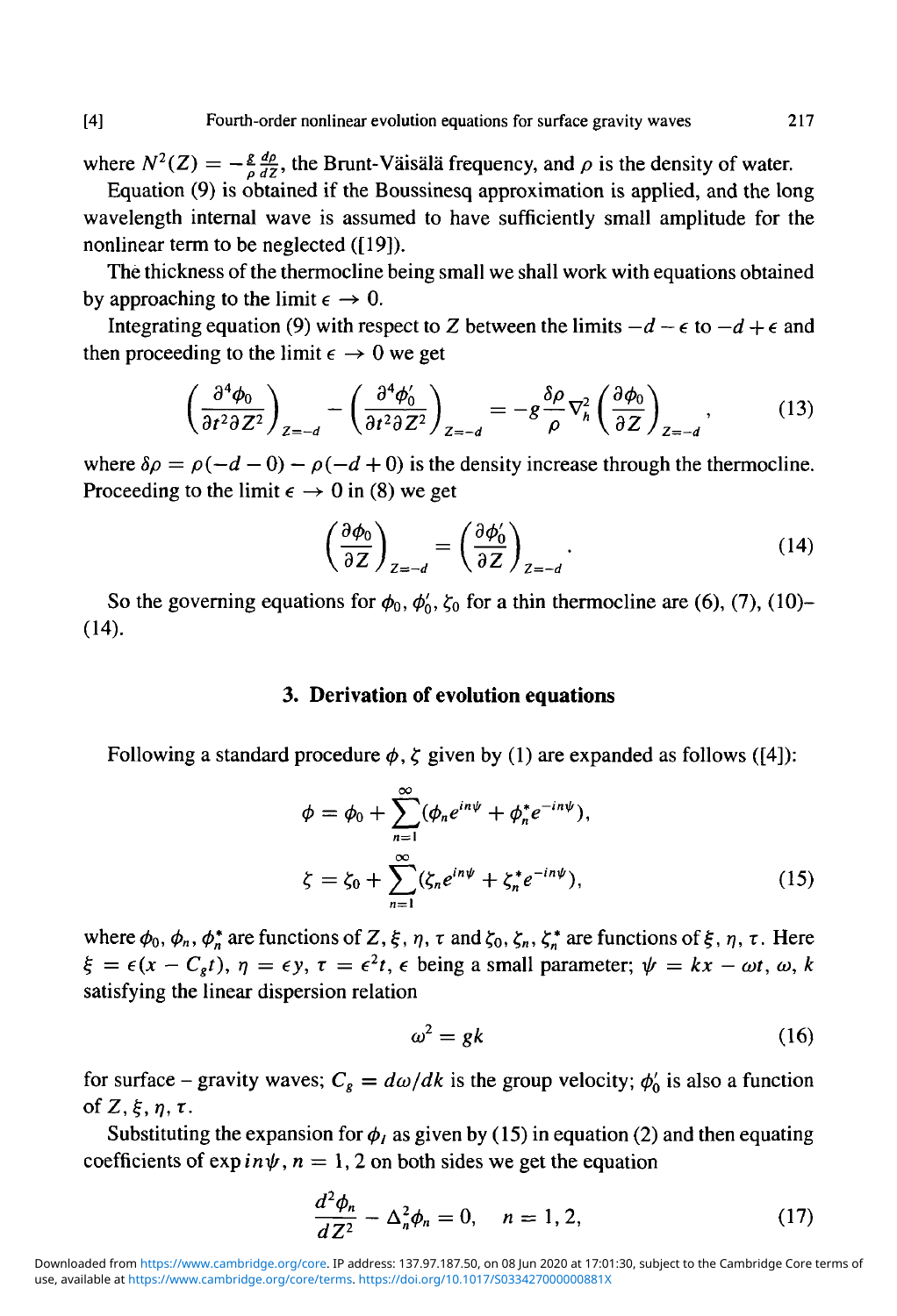where  $\Delta_n$  is the operator

$$
\Delta_n = \left[ \left( nk - i\epsilon \frac{\partial}{\partial \xi} \right)^2 - \epsilon^2 \frac{\partial^2}{\partial \eta^2} \right]^{1/2} . \tag{18}
$$

The solution of equation (17) satisfying (5) can be put in the form

$$
\phi_n = \exp(Z\Delta_n)A_n,\tag{19}
$$

where  $A_n$  is a function of  $\xi$ ,  $\eta$ ,  $\tau$  and the operator  $\exp(Z\Delta_n)$  operates on  $A_n$ .

For the sake of convenience we take Fourier transforms of (6), (7) and (10) with respect to  $\xi$ ,  $\eta$  after making a change of independent variables from x, y, t to  $\xi$ ,  $\eta$ ,  $\tau$ .

$$
\frac{d^2\bar{\phi}_0}{dZ^2} - \epsilon^2 \bar{k}^2 \bar{\phi}_0 = 0, \qquad (20)
$$

$$
\frac{d^2\bar{\phi}_0'}{dZ^2} - \epsilon^2 \bar{k}^2 \bar{\phi}_0' = 0,\tag{21}
$$

$$
\frac{d^2\bar{\phi}'_0}{dZ^2} \to 0 \quad \text{as} \quad Z \to -\infty,
$$
 (22)

where  $\bar{\phi}_0$ ,  $\bar{\phi}'_0$  are Fourier transforms of  $\phi_0$ ,  $\phi'_0$  respectively defined by

$$
(\bar{\phi}_0, \bar{\phi}'_0) = \frac{1}{(\sqrt{2\pi})^2} \iint_{-\infty}^{\infty} (\phi_0, \phi'_0) \exp(i(k_{\xi}\xi + k_{\eta}\eta) d\xi d\eta, \tag{23}
$$

where  $\bar{k}^2 = k_{\bar{k}}^2 + k_{\bar{n}}^2$ . The solution of equation (20) is

$$
\bar{\phi}_0 = \bar{A}_0 e^{\epsilon \bar{k} Z} + \bar{B}_0 e^{-\epsilon \bar{k} Z} \tag{24}
$$

and the solutions of (21) satisfying (22) is

$$
\bar{\phi}'_0 = \bar{C}_0 e^{\epsilon \bar{k} Z}.
$$
\n(25)

The constants  $\bar{A}_0$ ,  $\bar{B}_0$ ,  $\bar{C}_0$  appearing in these two equations depend on  $k_\xi$ ,  $k_\eta$ ,  $\tau$ .

Substituting (15) in the Taylor expanded form of (3) and (4) about  $Z = 0$  and then equating coefficients of expin $\psi$ , (n = 1, 2) on both sides, we obtain equations for  $A_1, \zeta_1, A_2, \zeta_2$ . These are the equations (A1), (A2), (A3), (A4) given in the appendix. Next substituting the same expansions (15) for  $\phi$ ,  $\zeta$  on the right-hand side of equations (11), (12) and then keeping only terms independent of  $\psi$ , we get equations (A5), (A6) given in the appendix. Taking Fourier transforms of (13) and (14) with respect to  $\xi$ ,  $\eta$  and then substituting the solutions for  $\bar{\phi}$ ,  $\bar{\phi}'$  given respectively by (24) and (25) we obtain yet two more equations (A7), (A8) given in the appendix. These equations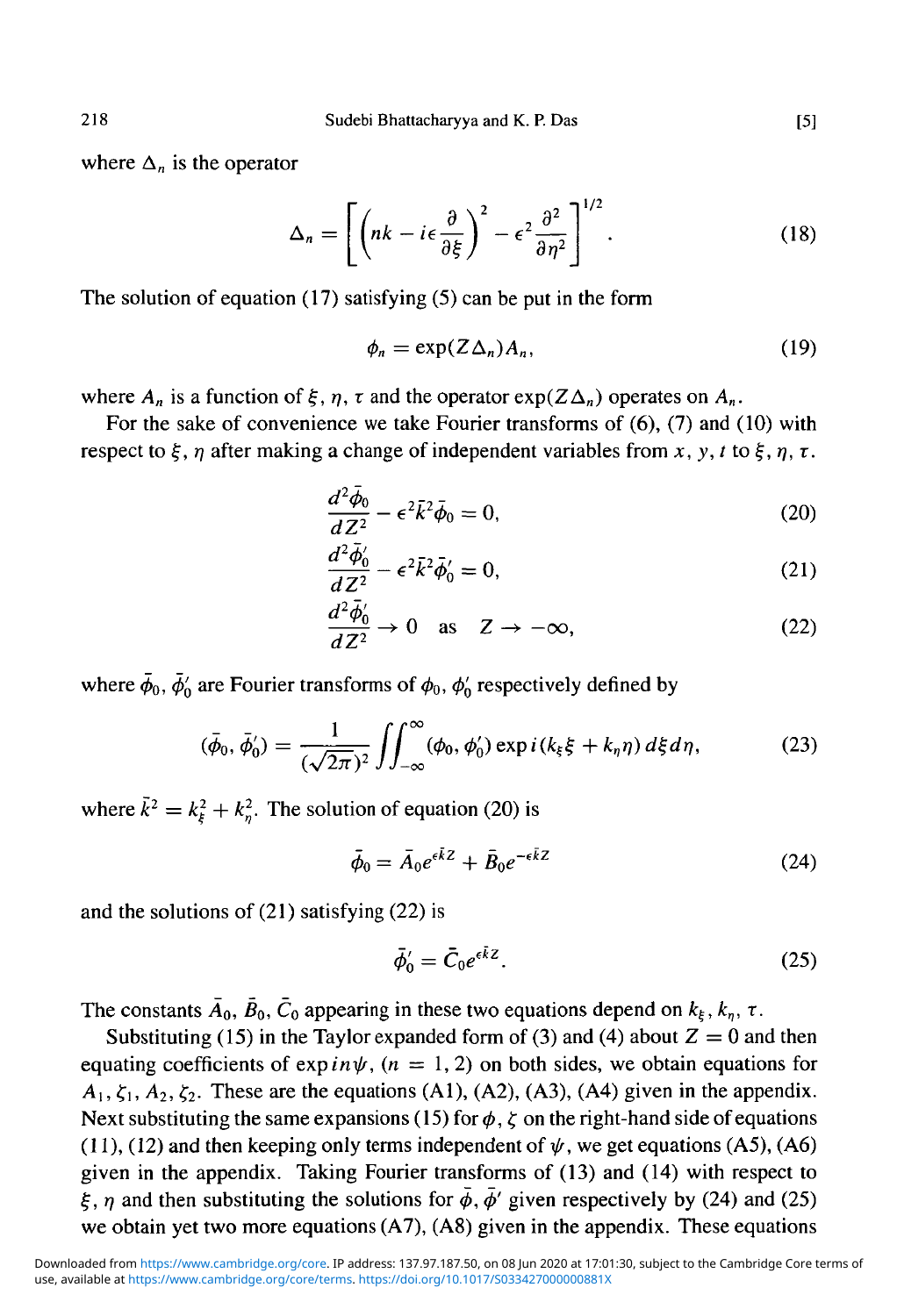$(A5) - (A8)$  determine the quantities  $A_0$ ,  $B_0$ ,  $C_0$ ,  $\zeta_0$ . Eliminating  $C_0$  between (A7) and (A8) we get the equation (A9) given in the appendix.

Thus we get three sets of equations. The set I is constituted by equations (Al) and (A2); the set II is constituted by equations (A3) and (A4); and the set III is constituted by equations  $(A5)$ ,  $(A6)$  and  $(A9)$ .

To solve these three sets of equations we make the following perturbation expansion of the quantities  $A_1, A_2, \zeta_1, \zeta_2 \bar{E}, \bar{F}, \zeta_0$  ([4]).

$$
A_n = \sum_{j=n}^{\infty} \epsilon^j A_{nj}, \quad \zeta_n = \sum_{j=n}^{\infty} \epsilon^j \zeta_{nj}, \quad (n \ge 1)
$$
  

$$
(\bar{E}, \bar{F}) = \sum_{j=n}^{\infty} \epsilon^j (\bar{E}_j, \bar{F}_j), \quad \zeta_0 = \sum_{j=n}^{\infty} \epsilon^j \zeta_{0j}.
$$
 (26)

Substituting (26) in the three sets of equations mentioned above and then equating coefficients of various powers of  $\epsilon$  on both sides, we get a sequence of equations. From the first (lowest) and second-order equations of (Al) we obtain solutions for *A\*, and  $A_{12}$  respectively. Next from the first- and second-order equations of (A3), (A4) we obtain solutions for  $A_{22}$ ,  $\zeta_{22}$ ,  $A_{23}$ ,  $\zeta_{23}$ . From the first- and second-order equations of (A6) we get solutions for  $\bar{\zeta}_{02}$ ,  $\bar{\zeta}_{03}$ ; this equation also gives  $\zeta_{01} = 0$ . Finally from the first- and second-order equations of  $(AS)$  we get solutions for  $F_2$ ,  $F_3$ ; from this equation we also get  $F_1 = 0$ . All these solutions are given in the appendix.

Substitution of these perturbation solutions in the two equations (A2) and (A7), which have not been used in getting perturbation solutions, produce the following two coupled fourth-order nonlinear evolution equations. Details of the derivation of these two equations are given in the appendix.

$$
i\frac{\partial \zeta}{\partial \tau} - \frac{1}{8} \frac{\partial^2 \zeta}{\partial \xi^2} + \frac{1}{4} \frac{\partial^2 \zeta}{\partial \eta^2} - \frac{i}{16} \frac{\partial^3 \zeta}{\partial \xi^3} + \frac{3i}{8} \frac{\partial^3 \zeta}{\partial \xi \partial \eta^2}
$$
  
=  $2\zeta^2 \zeta^* - 6i\zeta \zeta^* \frac{\partial \zeta}{\partial \xi} - i\zeta^2 \frac{\partial \zeta^*}{\partial \xi} + \frac{1}{2} \zeta \frac{\partial E}{\partial \xi}$ , (27)

$$
-\frac{\partial^2 E}{\partial \xi^2} + 4\gamma k d \left(\frac{\partial^2}{\partial \xi^2} + \frac{\partial^2}{\partial \eta^2}\right) E = -16\gamma \frac{\partial}{\partial \xi} (\zeta \zeta^*) - 4\frac{\partial}{\partial \xi} H \frac{\partial}{\partial \xi} (\zeta \zeta^*),\tag{28}
$$

where  $\zeta = \zeta_{11} + \epsilon \zeta_{12}$ ,  $E = E_1 + \epsilon E_2$ , *H* is the two-dimensional version of the Hilbert transform given by

$$
H\psi = \frac{1}{2\pi} \iint_{-\infty}^{\infty} d\xi' d\eta' \frac{(\xi' - \xi)}{r^3} \psi(\xi', \eta'),
$$
 (29)  
=  $[(\xi' - \xi)^2 + (\eta' - \eta)^2]^{1/2}$  and  $\gamma = \frac{\delta\rho}{\rho}.$ 

use, available at <https://www.cambridge.org/core/terms>.<https://doi.org/10.1017/S033427000000881X> Downloaded from [https://www.cambridge.org/core.](https://www.cambridge.org/core) IP address: 137.97.187.50, on 08 Jun 2020 at 17:01:30, subject to the Cambridge Core terms of

I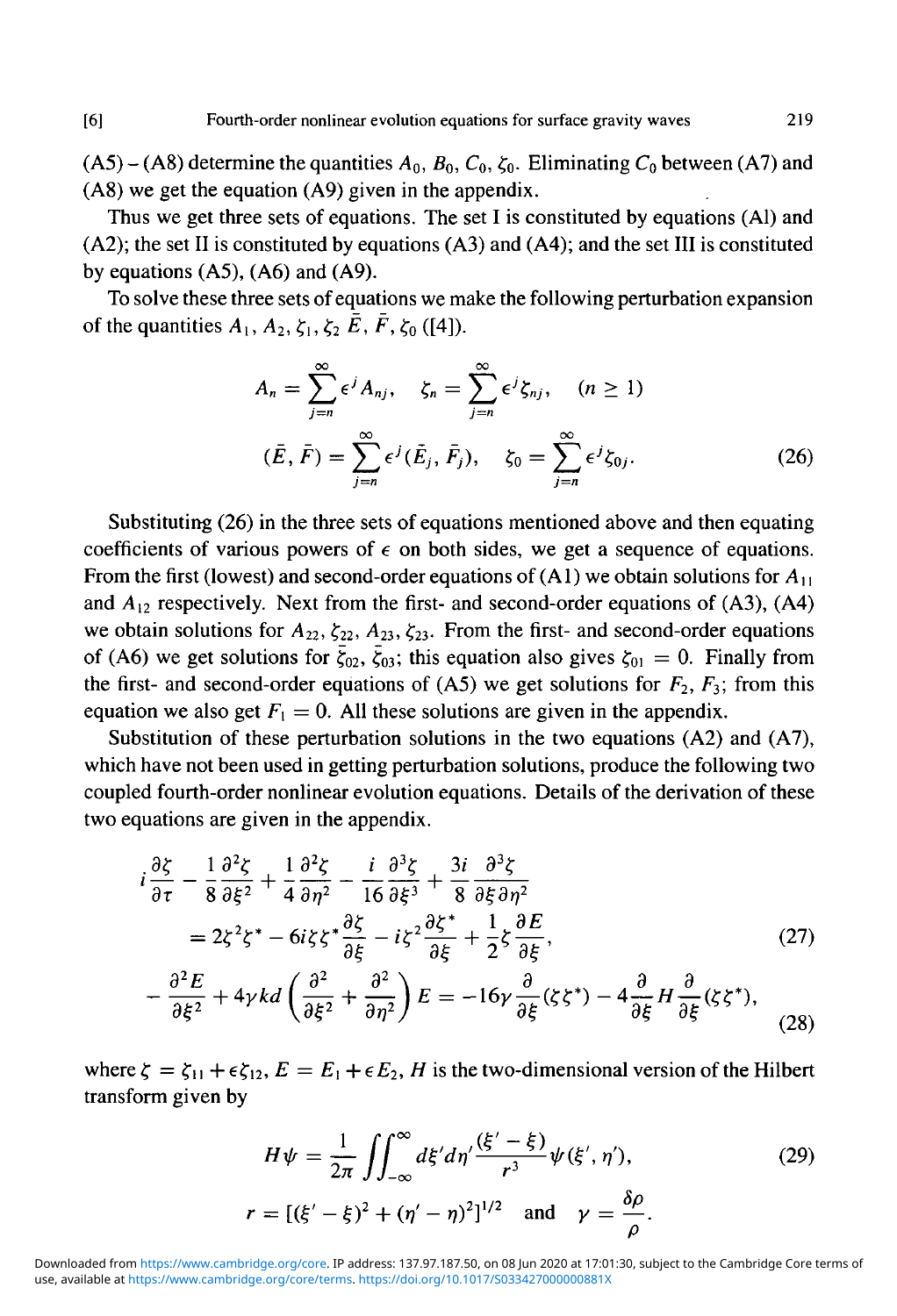The two nonlinear evolution equations have been made dimensionless by introducing dimensionless quantities in bars

$$
\bar{\tau} = \omega \tau, \quad \bar{\xi} = k \xi, \quad \bar{\eta} = k \eta, \quad \bar{E} = \frac{2k^2}{\omega} E
$$
\n(30)

and then finally dropping the bars.

Therefore the nonlinear evolution equation of a three-dimensional surface gravity wave packet in presence of a thin thermocline consists of the two coupled equations (27) and (28).

In the absence of a thermocline  $y = 0$ , and therefore (28) gives

$$
\frac{\partial E}{\partial \xi} = 4H \frac{\partial}{\partial \xi} (\zeta \zeta^*). \tag{31}
$$

Substituting this expression for  $\partial E/\partial \xi$  in (27) we get the following single nonlinear evolution equation, which is same as the equation (2) of Janssen [14] and (2.20) of Hogan [13] with  $\kappa = 0$ , that is, in the absence of capillarity.

$$
i\frac{\partial \zeta}{\partial \tau} - \frac{1}{8} \frac{\partial^2 \zeta}{\partial \xi^2} + \frac{1}{4} \frac{\partial^2 \zeta}{\partial \eta^2} - \frac{i}{16} \frac{\partial^3 \zeta}{\partial \xi^3} + \frac{3i}{8} \frac{\partial^3 \zeta}{\partial \xi \partial \eta^2}
$$
  
=  $2\zeta^2 \zeta^* - 6i\zeta \zeta^* \frac{\partial \zeta}{\partial \xi} - i\zeta^2 \frac{\partial \zeta^*}{\partial \xi} + 2\zeta H \frac{\partial}{\partial \xi} (\zeta \zeta^*).$  (32)

We shall now derive a single nonlinear evolution equation from the two coupled equations (27) and (28) on the assumption that space variation of the amplitudes takes place along a direction which makes an angle  $\theta$  with the direction of propagation of the wave. Such an equation is suitable for a stability analysis of a uniform wave train with respect to a plane wave perturbation given in a direction making an angle  $\theta$  with the direction of propagation of the wave.

Transforming the horizontal co-ordinates  $\xi$ ,  $\eta$  into the new co-ordinates  $\xi'$ ,  $\eta'$  by the relations

$$
\xi' = \xi \cos \theta + \eta \sin \theta, \qquad \eta' = -\xi \sin \theta + \eta \cos \theta \tag{33}
$$

and then assuming that  $\zeta$ , E depend on  $\xi'$  only and not on  $\eta'$ , the evolution equations (27) and (28) get transformed into the following two coupled equations.

$$
i\frac{\partial \zeta}{\partial \tau} - \left(\frac{1}{8}\cos^2\theta - \frac{1}{4}\sin^2\theta\right)\frac{\partial^2 \zeta}{\partial \xi'^2} - i\left(\frac{1}{16}\cos^3\theta - \frac{3}{8}\cos\theta\sin^2\theta\right)\frac{\partial^3 \zeta}{\partial \xi'^3}
$$
  
=  $2\zeta^2 \zeta^* - 6i\cos\theta \zeta \zeta^* \frac{\partial \zeta}{\partial \xi'} - i\cos\theta \zeta^2 \frac{\partial \zeta^*}{\partial \xi'} + \frac{1}{2}\cos\theta \zeta \frac{\partial E}{\partial \xi'},$  (34)  

$$
\frac{\partial E}{\partial \xi'} = \frac{16\gamma \cos\theta}{\cos^2\theta - 4\gamma kd} \zeta \zeta^* + \frac{4\cos^3\theta}{\cos^2\theta - 4\gamma kd} \frac{1}{\pi} P \int_{-\infty}^{\infty} \frac{d\xi''}{\xi'' - \xi'} \frac{\partial}{\partial \xi''} (\zeta \zeta^*).
$$
 (35)

use, available at <https://www.cambridge.org/core/terms>.<https://doi.org/10.1017/S033427000000881X> Downloaded from [https://www.cambridge.org/core.](https://www.cambridge.org/core) IP address: 137.97.187.50, on 08 Jun 2020 at 17:01:30, subject to the Cambridge Core terms of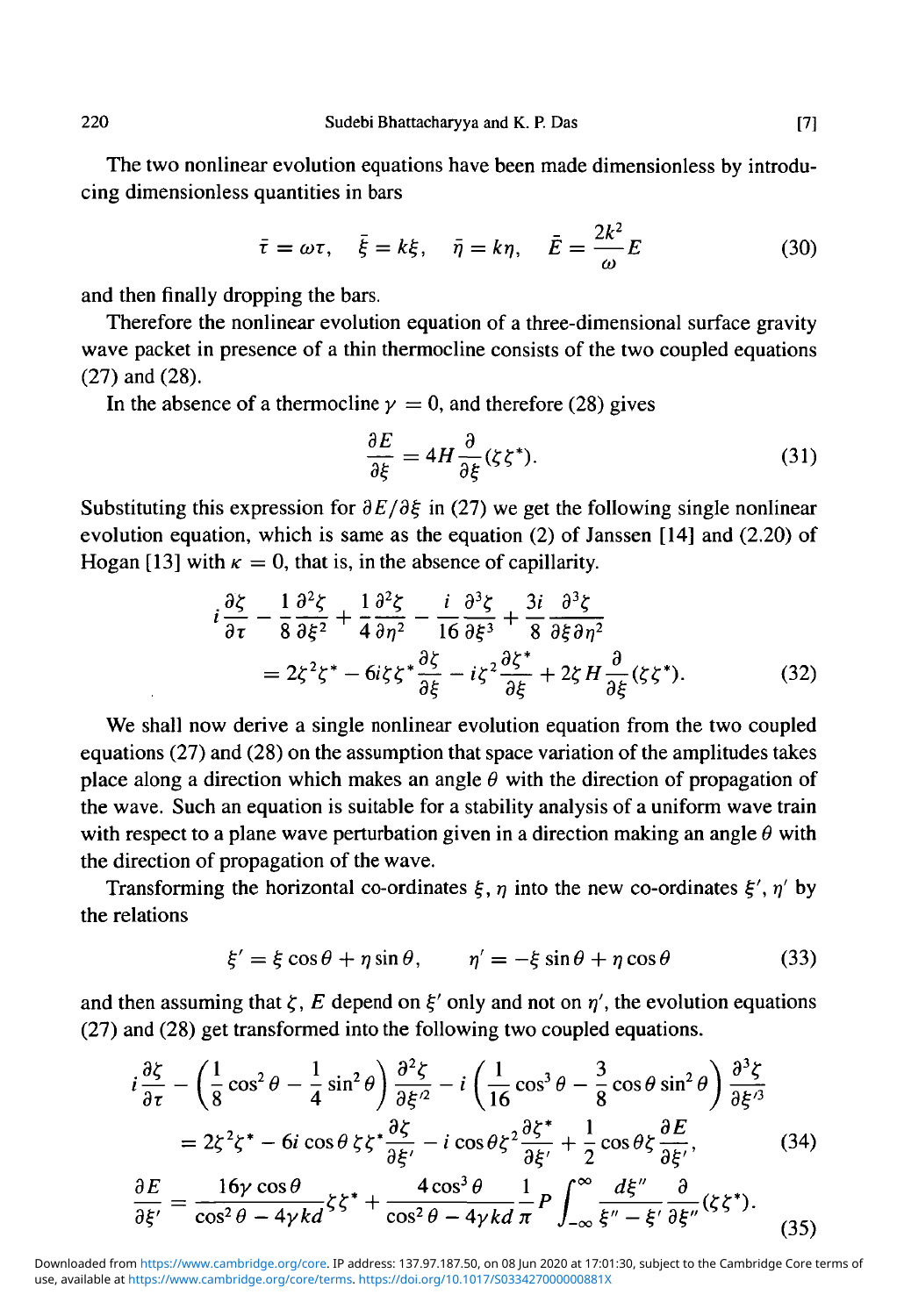Substituting the expression for  $\partial E/\partial \xi'$  given by (35) in (34) we get the following single nonlinear evolution equation for  $\zeta$  in the presence of a thin thermocline, and in this equation we drop the prime on  $\xi$ .

$$
i\frac{\partial \zeta}{\partial \tau} + \beta_1 \frac{\partial^2 \zeta}{\partial \xi^2} + i\beta_2 \frac{\partial^3 \zeta}{\partial \xi^3} = \Lambda_1 \zeta^2 \zeta^* + i\Lambda_2 \zeta \zeta^* \frac{\partial \zeta}{\partial \xi} + i\Lambda_3 \zeta^2 \frac{\partial \zeta^*}{\partial \xi} + \Lambda_4 \zeta H \frac{\partial}{\partial \xi} (\zeta \zeta^*),
$$
(36)

where

$$
\beta_1 = -\frac{1}{8}(\cos^2\theta - 2\sin^2\theta), \qquad \beta_2 = -\frac{1}{16}(\cos^3\theta - 6\cos\theta\sin^2\theta),
$$
  

$$
\Lambda_1 = 2 + \frac{8\gamma\cos^2\theta}{\cos^2\theta - 4\gamma kd}, \qquad \Lambda_2 = -6\cos\theta,
$$
  

$$
\Lambda_3 = -\cos\theta, \qquad \Lambda_4 = 2 + \frac{2\cos^4\theta}{\cos^2\theta - 4\gamma kd}
$$
(37)

and the Hilbert transform operator *H* is given by

$$
H\psi = \frac{1}{\pi}P\int_{-\infty}^{\infty}\frac{\psi(\xi')}{\xi'-\xi}d\xi'.
$$
 (38)

As the coefficients  $\Lambda_1$  and  $\Lambda_2$  contain the factor cos<sup>2</sup>  $\theta$  -4 $\gamma$ *kd* in their denominators, the evolution equation (36) does not remain valid when  $\cos^2 \theta = 4\gamma k d$ , which is the resonance condition. This resonance condition is satisfied when the component of group velocity of the surface gravity wave along a line making an angle  $\theta$  with the direction of propagation of the wave becomes equal to the phase velocity of the long wavelength internal wave. Moreover since the evolution equation (28) has been derived on the assumption that *kd* is finite, results for  $kd \rightarrow \infty$  cannot be obtained from the evolution equation (36).

#### **4. Stability of a uniform wave train**

For a uniform wave train we take

$$
\zeta = a_0 \exp(-i\Delta\omega\tau) \equiv \zeta^{(0)} \tag{39}
$$

as the solution of (36), where  $a_0$  is a real constant and  $\Delta\omega$  is the nonlinear frequency shift of the wave given by

$$
\Delta \omega = \Lambda_1 a_0^2. \tag{40}
$$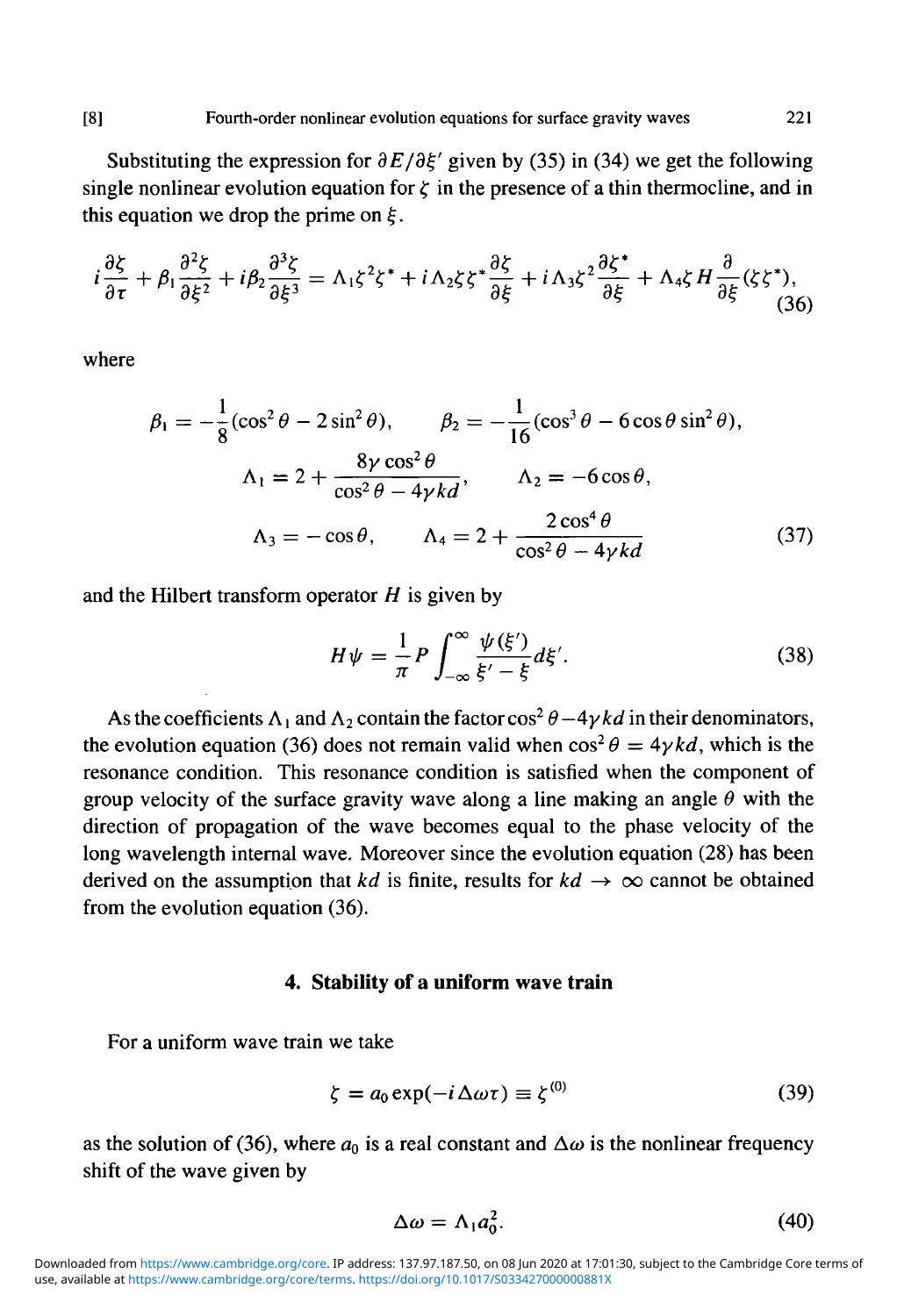To study instability of the uniform wave train (39) we introduce the following perturbation in the uniform solution:

$$
\zeta = \zeta^{(0)}[1 + \hat{\zeta}(\xi, \tau)].
$$
\n(41)

We substitute (41) in the evolution equation (36), linearize with respect to  $\hat{\zeta}$ ,  $\hat{\zeta}^*$ and then separate the equation into real and imaginary parts after setting  $\hat{\xi} = \hat{\xi}_r + i\hat{\xi}_i$ , where  $\hat{\zeta}_r$ ,  $\hat{\zeta}_i$  are real. Finally taking Fourier transforms of these two equations with respect to  $\xi$  we get the following two equations.

$$
\left[-\frac{\partial(\hat{\xi}_i)}{\partial \tau} + i \{\beta_2 l^3 + \Lambda_2 a_0^2 l - l \Lambda_3 a_0^3\}(\hat{\xi}_i)\right] + [-\beta_1 l^2 - 2\Lambda_1 a_0^2 + 2\Lambda_4 a_0^2 |l|](\hat{\xi}_r) = 0,
$$
\n(42)

$$
-\beta_1 l^2(\hat{\zeta}_i) + \left[\frac{\partial(\hat{\zeta}_r)}{\partial \tau} - i \{l^3 \beta_2 + l \Lambda_2 a_0^2 - l \Lambda_3 a_0^3\}(\hat{\zeta}_r)\right] = 0, \tag{43}
$$

where  $(\hat{\zeta}_r)$  and  $(\hat{\zeta}_i)$  denote Fourier transforms of  $\hat{\zeta}_r$  and  $\hat{\zeta}_i$  respectively with respect to § defined by

$$
(\hat{\xi}_{r,i}) = \frac{1}{\sqrt{2\pi}} \int_{-\infty}^{\infty} \hat{\xi}_{r,i} e^{-il\xi} d\xi.
$$
 (44)

Now assuming  $\tau$  dependence of  $(\hat{\zeta}_r)$  and  $(\hat{\zeta}_i)$  to be of the form  $\exp(-i\Omega\tau)$  we get the following nonlinear dispersion relation from (42), (43).

$$
\Omega = -\beta_2 l^3 - \Lambda_2 a_0^2 l \pm [\beta_1 l^2 (\beta_1 l^2 + 2\Lambda_1 a_0^2 - 2\Lambda_4 a_0^2 |l|]^{1/2},\tag{45}
$$

where we have neglected order  $\epsilon^5$  terms, since the evolution equation (36), from which we have derived this nonlinear dispersion relation is correct to order  $\epsilon^4$  terms.

The instability condition, that can be obtained from (60), is

$$
\beta^2 l^4 - 2\beta l^2 a_0^2 (\Lambda_1 - \Lambda_4 |l|) < 0,\tag{46}
$$

where we have set  $\beta_1 = -\beta$ . If this condition is satisfied the growth rate of the instability is given by

$$
\gamma_1 = [2\beta l^2 a_0^2 (\Lambda_1 - \Lambda_4 |l|) - \beta^2 l^4]^{1/2}.
$$
 (47)

This growth rate of instability attains a maximum when the wavenumber of the perturbation  $l_M$  is given by

$$
l_M = \sqrt{\frac{\Lambda_1}{\beta}} a_0 - \frac{3\Lambda_4}{4\beta} a_0^2 \tag{48}
$$

use, available at <https://www.cambridge.org/core/terms>.<https://doi.org/10.1017/S033427000000881X> Downloaded from [https://www.cambridge.org/core.](https://www.cambridge.org/core) IP address: 137.97.187.50, on 08 Jun 2020 at 17:01:30, subject to the Cambridge Core terms of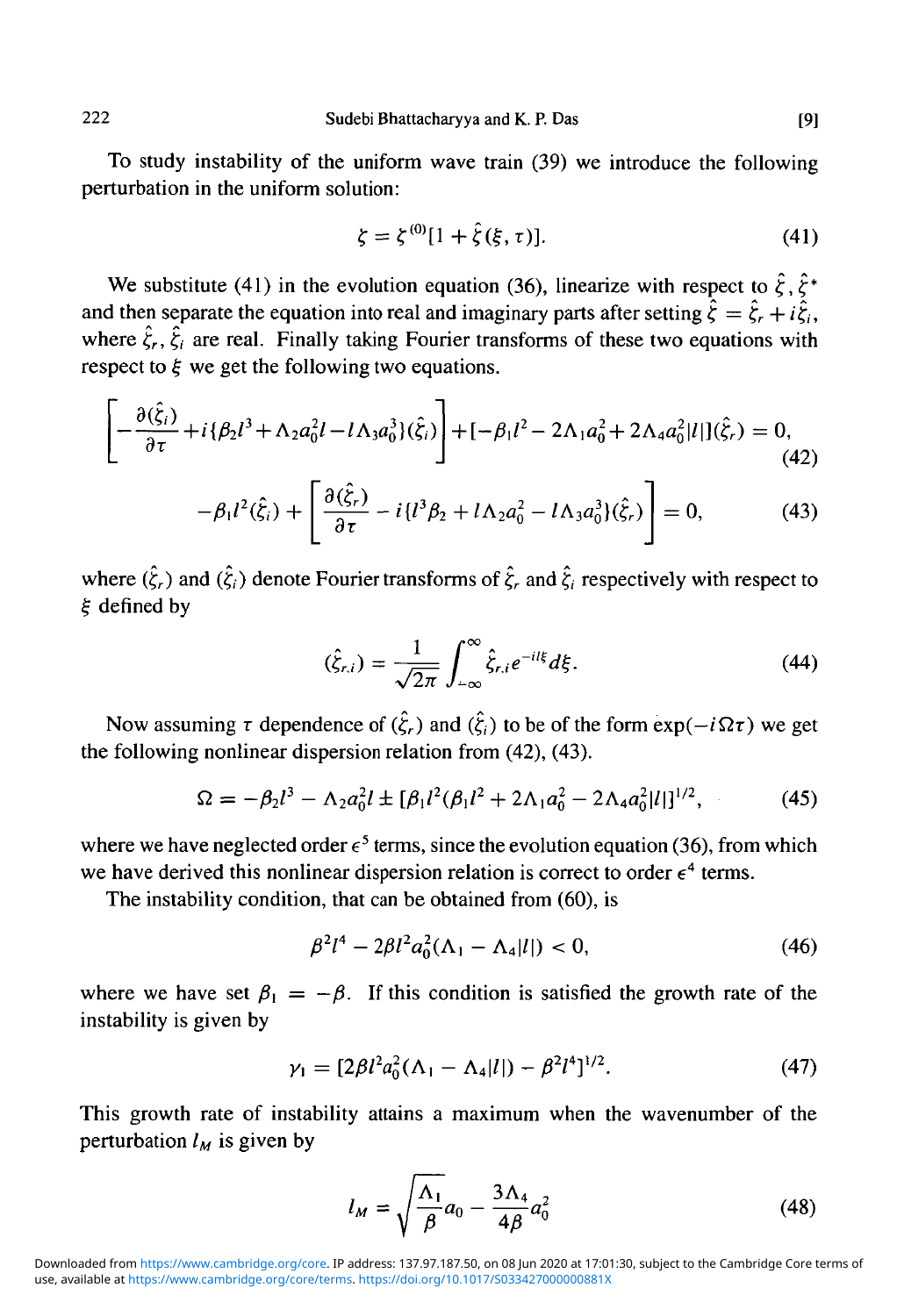[10] Fourth-order nonlinear evolution equations for surface gravity waves

and the corresponding maximum growth rate of instability  $\gamma_M$  is given by

$$
\gamma_M = \Lambda_1 a_0^2 \left( l - \frac{\Lambda_4}{\sqrt{\beta \Lambda_1}} a_0 \right). \tag{49}
$$

According to (46) the wave number at marginal stability is given by

$$
\beta^2 l^2 - 2\beta a_0^2 (\Lambda_1 - \Lambda_4 |l|) = 0. \tag{50}
$$





FIGURE 1. Maximum growth rate  $\gamma_M$  against wave steepness  $a_0$ , ---- represents absence of thermocline.

For drawing graphs of Figures (1a)–(1d) and (2a)–(2d) we have taken  $\gamma = 10^{-3}$ , which is the case for a seasonal thermocline. Graphs are plotted showing the variation of maximum growth rate of instability  $\gamma_M$  against wave steepness  $a_0$  for 5 different values of  $kd$  and for a fixed value of  $\theta$ . Figures (1a)-(1d) are drawn respectively

223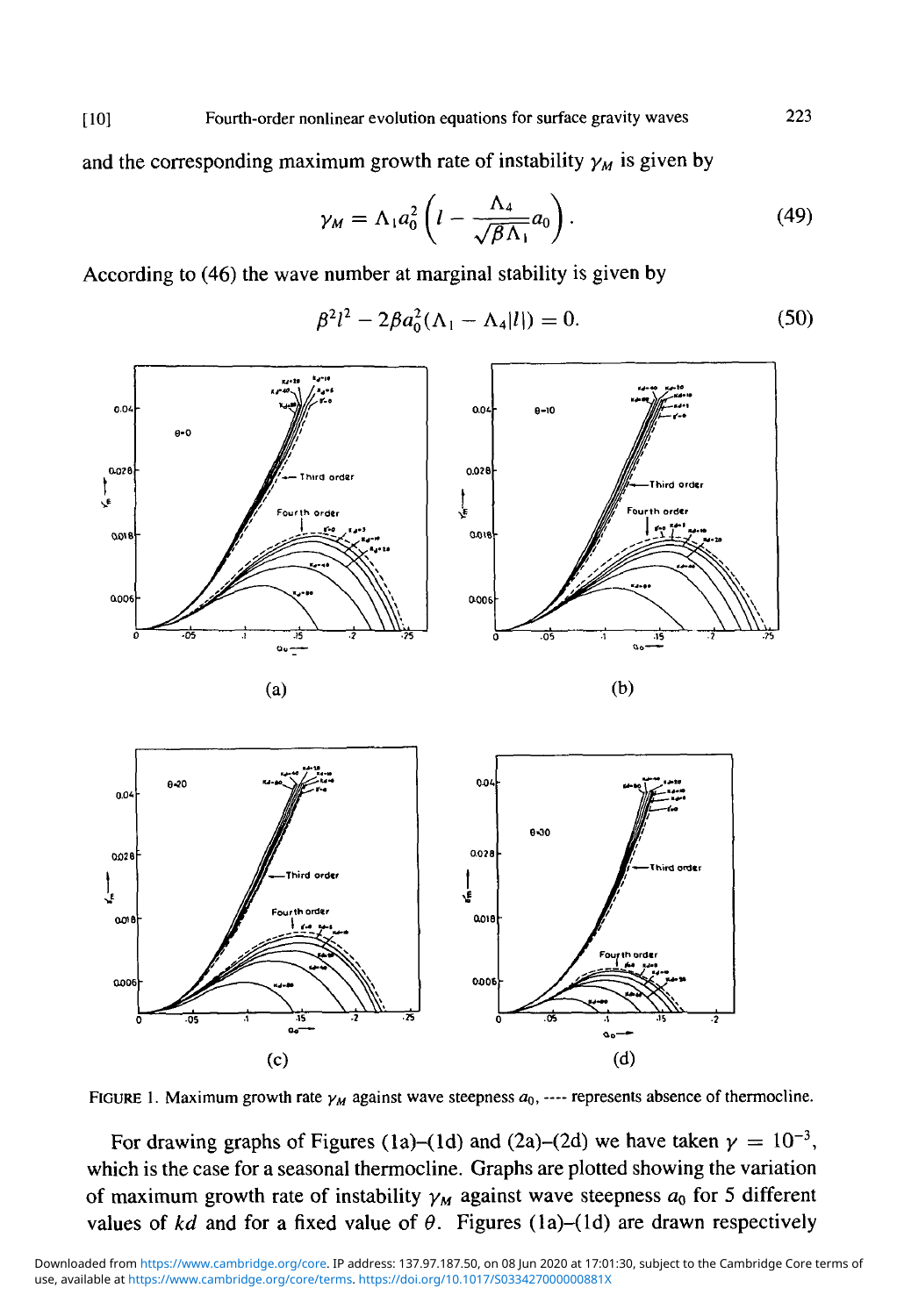

FIGURE 2. Wave number of perturbation  $\lambda$  at marginal stability against wave steepness  $a_0$ , ---represents absence of thermocline.

for  $\theta = 0^{\circ}$ , 10°, 20°, 30°. In each of the figures graphs of maximum growth rate of instability obtained from the third-order evolution equation are shown; moreover the graphs for maximum growth rate of instability in the absence of a thermocline  $(\gamma = 0)$ obtained from the fourth-order evolution equation are also shown. From these graphs it is found that a thin thermocline has a stabilizing influence on the instability of a uniform surface - gravity wave train and the maximum growth rate of instability decreases with the increase of thermocline depth. From this it cannot of course be concluded that the maximum growth rate of instability tends to zero, that is, there is stability as  $kd \rightarrow \infty$ . Since as mentioned in the last paragraph of Section 3 the results for  $kd \rightarrow \infty$  cannot be obtained from evolution equation (36).

The wavenumber of perturbation  $\lambda$  at marginal stability has been plotted against wave steepness  $a_0$  showing stable-unstable regions in  $\lambda a_0$  - space for five different values of *kd* in four figures (2a)-(2d), which are drawn respectively for  $\theta = 0^{\circ}, 10^{\circ}, 20^{\circ}, 30^{\circ}.$ 

In figures (3a)-(3d) graphs have been plotted showing the variations of maximum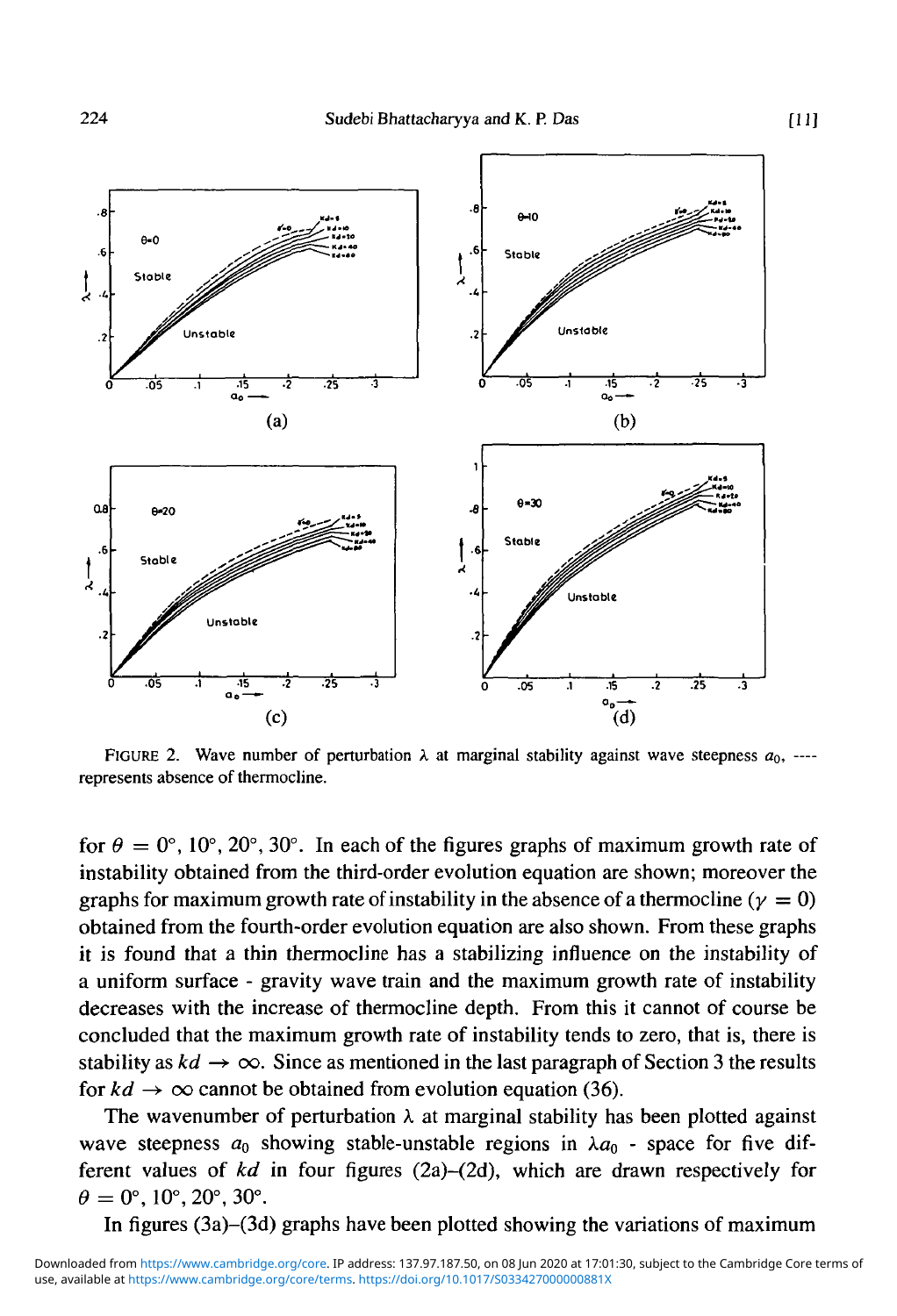

FIGURE 3. Maximum growth rate  $\gamma_M$  against wave steepness  $a_0$ , ---- represents absence of thermocline.

growth rate of instability  $\gamma_M$  against wave-steepness  $a_0$  for four different values of  $\gamma$ and for some fixed values of *kd* and *9.*

## *5.* **Conclusion**

In order to study the effect of a thin thermocline on the Benjamin-Feir instability of a surface gravity wave, we have derived two coupled fourth-order nonlinear evolution equations. The reason for starting from fourth-order nonlinear evolution equations is that for infinite-depth fluids as pointed out by Dysthe [8] the fourth-order nonlinear evolution equations give results consistent with the exact results of Longuet-Higgins [15,16] for wave steepness up to 0.25. Assuming that space variation of amplitude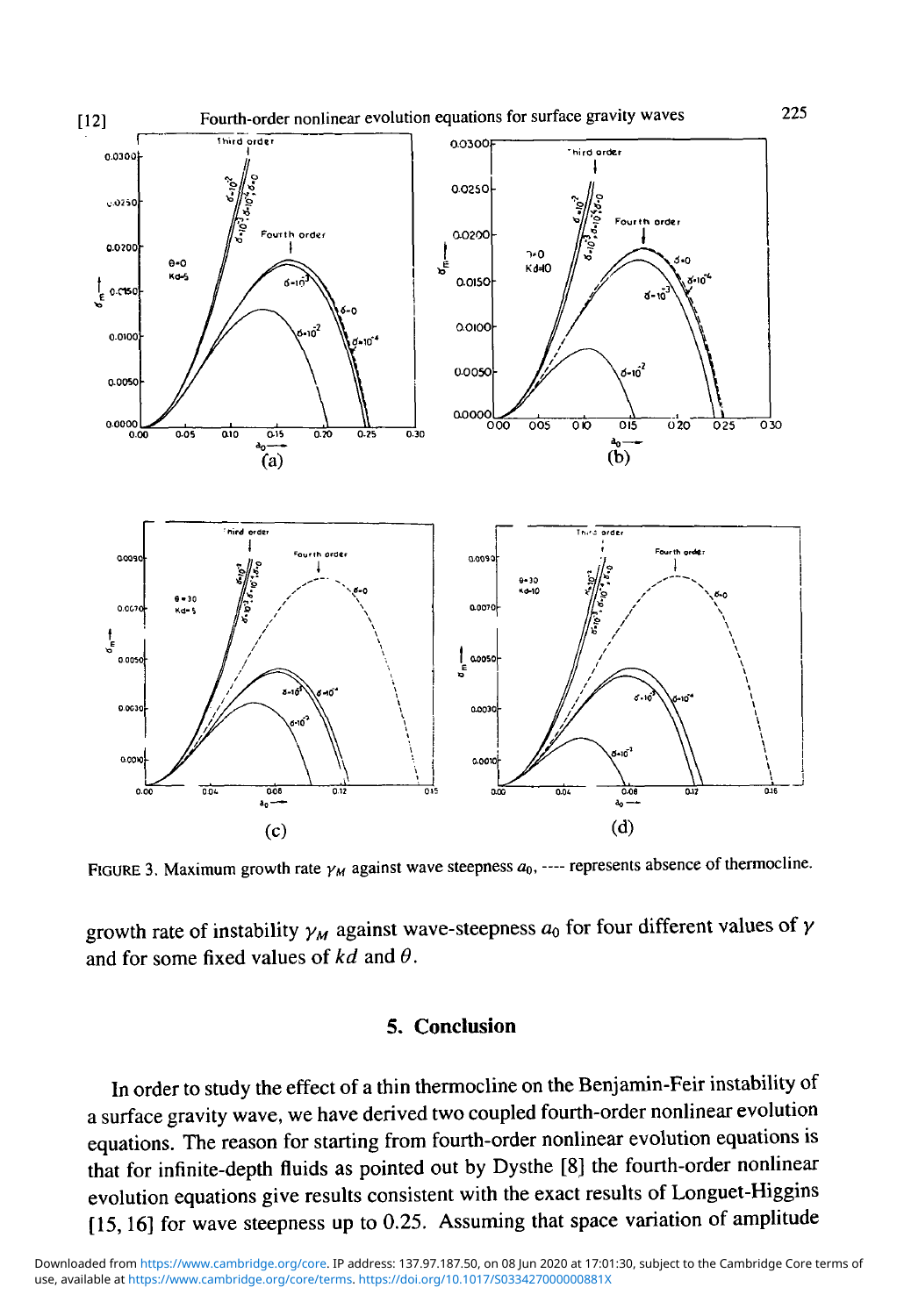takes place along an arbitrary fixed line, the two coupled equations are reduced to a single equation. From this equation instability condition and maximum growth rate of instability are obtained. It is found that a thin thermocline has a stabilizing influence and the maximum growth rate of instability decreases with the increase of thermocline depth. These results remain valid only for finite thermocline depth, since the evolution equations have been derived under this condition. Further the single evolution equation loses its validity when the resonance condition is satisfied. This resonance condition is satisfied when the component of group velocity of the surface gravity wave along the line in which the perturbation is given becomes equal to the phase velocity of the long internal wave. Both the maximum growth rate of the instability and wavenumber at marginal stability have been shown graphically for some different values of dimensionless thermocline depth.

#### **Acknowledgements**

The authors acknowledge the helpful comments of the referees.

### **Appendix**

$$
\Delta_1 A_1 + i \left( \omega - i\epsilon C_s \frac{\partial}{\partial \xi} + i\epsilon^2 \frac{\partial}{\partial \tau} \right) \zeta_1 = a_1, \tag{A1}
$$

$$
-i\left(\omega - i\epsilon C_s \frac{\partial}{\partial \xi} + i\epsilon^2 \frac{\partial}{\partial \tau}\right) A_1 + g\zeta_1 = b_1,
$$
 (A2)

$$
\Delta_2 A_2 + i \left( 2\omega - i\epsilon C_s \frac{\partial}{\partial \xi} + i\epsilon^2 \frac{\partial}{\partial \tau} \right) \zeta_2 = a_2,
$$
 (A3)

$$
-i\left(2\omega - i\epsilon C_g \frac{\partial}{\partial \xi} + i\epsilon^2 \frac{\partial}{\partial \tau}\right) A_2 + g\zeta_2 = b_2,\tag{A4}
$$

where  $a_n$ ,  $b_n$ ,  $(n = 1, 2)$  are contributions from nonlinear terms.

$$
\epsilon \bar{k} \bar{F} - i\epsilon C_g k_{\xi} \bar{\zeta}_0 - \epsilon^2 \frac{\partial \zeta_0}{\partial \tau} = \bar{a}_0, \tag{A5}
$$

$$
i\epsilon C_{g}k_{\xi}\bar{E}+g\bar{\zeta}_{0}+\epsilon^{2}\frac{\partial E}{\partial\tau}=\bar{b}_{0},
$$
 (A6)

where  $\bar{E} = \bar{A}_0 + \bar{B}_0$ ,  $\bar{F} = \bar{A}_0 - \bar{B}_0$ , and a bar over  $a_0$ ,  $b_0$  indicates their Fourier transform.

$$
\bar{A}_0 e^{-\epsilon \bar{k}d} - \bar{B}_0 e^{\epsilon \bar{k}d} = \bar{C}_0 e^{-\epsilon \bar{k}d},\tag{A7}
$$

use, available at <https://www.cambridge.org/core/terms>.<https://doi.org/10.1017/S033427000000881X> Downloaded from [https://www.cambridge.org/core.](https://www.cambridge.org/core) IP address: 137.97.187.50, on 08 Jun 2020 at 17:01:30, subject to the Cambridge Core terms of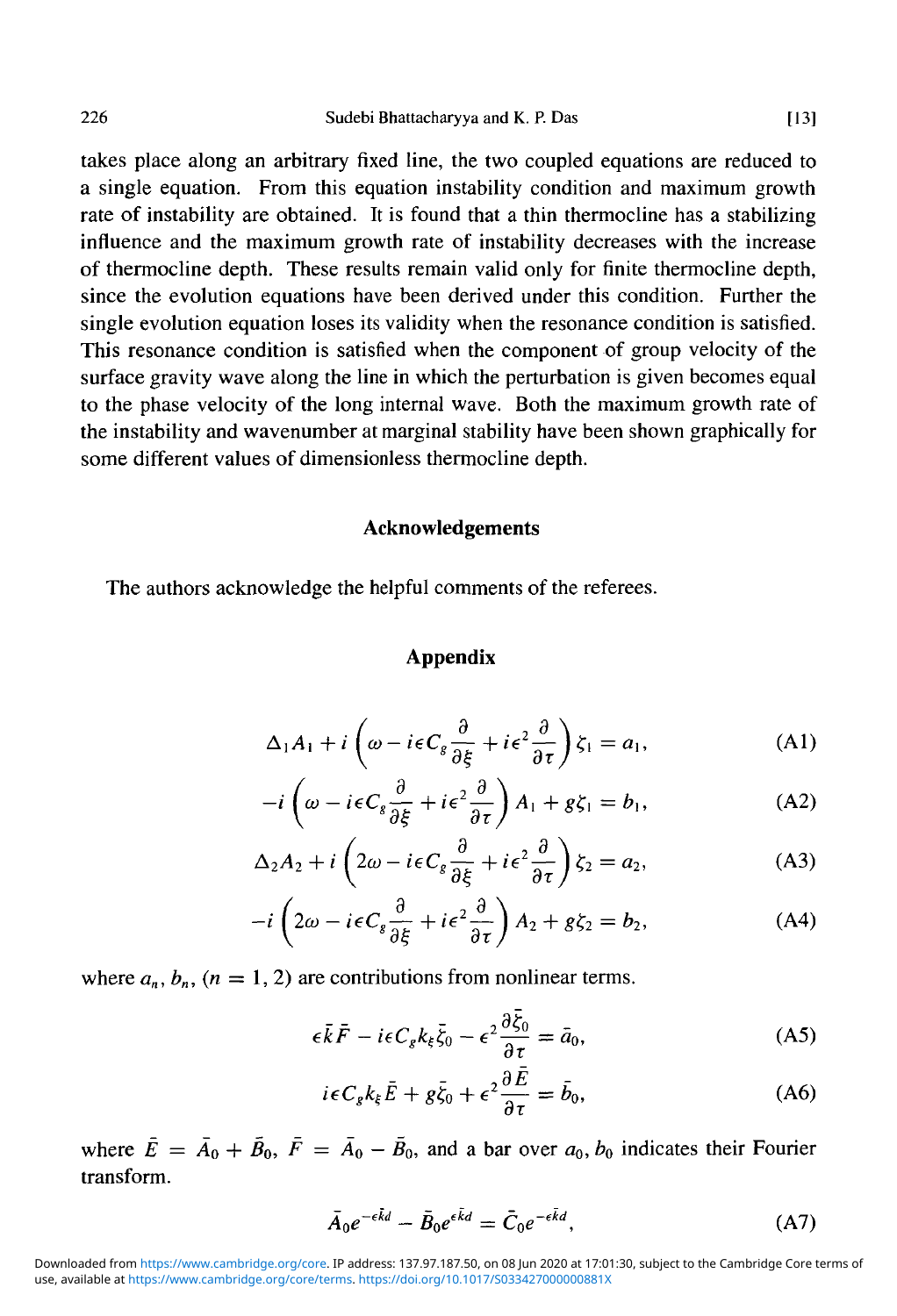[14] Fourth-order nonlinear evolution equations for surface gravity waves 227

$$
-\epsilon^{2}k_{\xi}^{2}C_{g}^{2}\bar{k}^{2}\left(\bar{A}_{0}e^{-\epsilon\bar{k}d}+\bar{B}_{0}e^{\epsilon\bar{k}d}-\bar{C}_{0}e^{-\epsilon\bar{k}d}\right)
$$
\n
$$
=\frac{\epsilon g\delta\rho\bar{k}^{3}}{\rho}\left(\bar{A}_{0}e^{-\epsilon\bar{k}d}-\bar{B}_{0}e^{\epsilon\bar{k}d}\right)-2i\epsilon^{3}C_{g}k_{\xi}\bar{k}^{2}\left(\frac{\partial\bar{A}_{0}}{\partial\tau}e^{-\epsilon\bar{k}d}+\frac{\partial\bar{B}_{0}}{\partial\tau}e^{\epsilon\bar{k}d}-\frac{\partial\bar{C}_{0}}{\partial\tau}e^{-\epsilon\bar{k}d}\right),
$$
\n
$$
-\epsilon^{2}C_{g}^{2}\bar{k}^{2}k_{\xi}^{2}(\bar{E}-\bar{F})e^{\epsilon\bar{k}d}
$$
\n
$$
=\frac{\epsilon g\delta\rho\bar{k}^{3}}{\rho}(\bar{F}\cosh\epsilon\bar{k}d-\bar{E}\sinh\epsilon\bar{k}d)-2i\epsilon^{3}C_{g}k_{\xi}\bar{k}^{2}\left(\frac{\partial\bar{E}}{\partial\tau}-\frac{\partial\bar{F}}{\partial\tau}\right)e^{\epsilon\bar{k}d}.
$$
\n(A9)

**Solutions for**  $\zeta_{ij}$ ,  $A_{ij}$  and  $F_j$ .

$$
A_{11} = -\frac{i\omega}{k}\zeta_{11}, \quad A_{12} = -\frac{i\omega}{k}\zeta_{12} + \frac{1}{k^2}(\omega - kC_g)\frac{\partial \zeta_{11}}{\partial \xi},
$$
  
\n
$$
A_{22} = 0, \quad A_{23} = \frac{1}{k}(2kC_g - \omega)\zeta_{11}\frac{\partial \zeta_{11}}{\partial \xi},
$$
  
\n
$$
\zeta_{22} = k\zeta_{11}^2, \quad \zeta_{23} = 2k\zeta_{11}\zeta_{12} + \frac{2i}{\omega}(kC_g + \omega)\zeta_{11}\frac{\partial \zeta_{11}}{\partial \xi},
$$
  
\n
$$
\zeta_{02} = \frac{C_g}{g}\frac{\partial E_1}{\partial \xi}, \quad \zeta_{03} = \frac{C_g}{g}\frac{\partial E_2}{\partial \xi} - \frac{1}{g}\frac{\partial E_1}{\partial \tau},
$$
  
\n
$$
F_2 = -\frac{C_g^2}{g}F^{-1}\left[\frac{1}{k}F\left[\frac{\partial^2 E_1}{\partial \xi^2}\right]\right] + 2\omega F^{-1}\left[\frac{1}{k}F\left[\frac{\partial}{\partial \xi}(\zeta_{11}\zeta_{11}^*)\right]\right],
$$
  
\n
$$
F_3 = -\frac{C_g^2}{g}F^{-1}\left[\frac{1}{k}F\left[\frac{\partial^2 E_2}{\partial \xi^2}\right]\right] + \frac{2C_g}{g}F^{-1}\left[\frac{1}{k}F\left[\frac{\partial^2 E_1}{\partial \xi\partial \tau}\right]\right]
$$
  
\n
$$
+ iC_gF^{-1}\left[\frac{1}{k}F\left[\frac{\partial}{\partial \xi}\left(\zeta_{11}\frac{\partial \zeta_{11}^*}{\partial \xi} - \zeta_{11}^*\frac{\partial \zeta_{11}}{\partial \xi}\right)\right]\right]
$$
  
\n
$$
+ \frac{i\omega}{k}F^{-1}\left[\frac{1}{k}F\left[\frac{\partial}{\partial \eta}\left(\zeta_{11}\frac{\partial \zeta_{11}^*}{\partial \eta} - \zeta_{11}^*\frac{\partial \zeta_{11}}{\partial \eta}\right)\right]
$$
  
\n
$$
+ 2
$$

Here  $F^{-1}$  ] implies Fourier inversion of the quantity inside bracket.

**Derivation of the evolution equations from (A2) and (A1).** (A2) can be put in the following convenient form after eliminating  $A_1$  by the use of (A1).

$$
\left[ \left( \omega - i\epsilon C_g \frac{\partial}{\partial \xi} + i\epsilon^2 \frac{\partial}{\partial \tau} \right)^2 - g\Delta_1 \right] \zeta_1 = -\Delta_1 b_1 - i \left( \omega - i\epsilon C_g \frac{\partial}{\partial \xi} + i\epsilon^2 \frac{\partial}{\partial \tau} \right) a_1.
$$
\n(A11)

This equation in the lowest order, which is order  $\epsilon^3$ , becomes the following after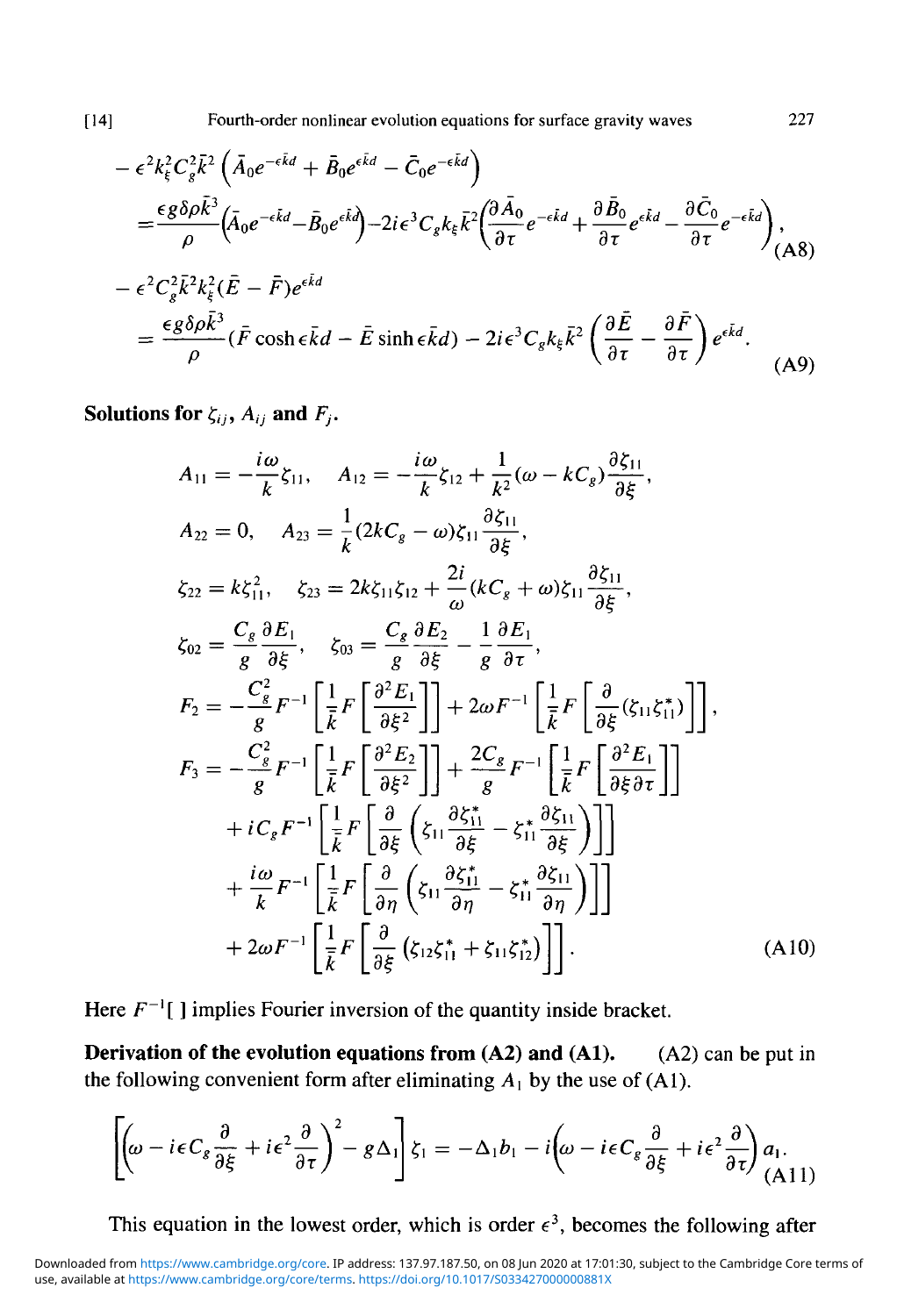substituting the solution for various perturbed quantities.

$$
i\frac{\partial \zeta_{11}}{\partial \tau} - \frac{\omega}{8k^2} \frac{\partial^2 \zeta_{11}}{\partial \xi^2} + \frac{\omega}{4k^2} \frac{\partial^2 \zeta_{11}}{\partial \eta^2} = 2\omega k^2 \zeta_{11}^2 \zeta_{11}^* + k \zeta_{11} \frac{\partial E_1}{\partial \xi}.
$$
 (A12)

At the next order,  $O(\epsilon^4)$ , the same equation (A11) gives

$$
i\frac{\partial \zeta_{12}}{\partial \tau} - \frac{\omega}{8k^2} \frac{\partial^2 \zeta_{12}}{\partial \xi^2} + \frac{\omega}{4k^2} \frac{\partial^2 \zeta_{12}}{\partial \eta^2} - \frac{i\omega}{16k^3} \frac{\partial^3 \zeta_{11}}{\partial \xi^3} + \frac{3i\omega}{8k^3} \frac{\partial^3 \zeta_{11}}{\partial \xi \partial \eta^2}
$$
  
=  $2\omega k^2 (\zeta_{11}^2 \zeta_{12}^* + 2\zeta_{11} \zeta_{11}^* \zeta_{12}) - 5i\omega k \zeta_{11} \zeta_1^* \frac{\partial \zeta_{11}}{\partial \xi}$   

$$
-i\omega k \left( \zeta_{11} \zeta_{11}^* \frac{\partial \zeta_{11}}{\partial \xi} + \zeta_{11}^2 \frac{\partial \zeta_{11}^*}{\partial \xi} \right) + k \left( \zeta_{11} \frac{\partial E_2}{\partial \xi} + \zeta_{12} \frac{\partial E_1}{\partial \xi} \right).
$$
(A13)

In this equation we have replaced  $\partial \zeta_{11}/\partial \tau$ , by the expression that can be obtained from  $(A12)$ .

Adding (A12) and (A13) and setting  $\zeta = \zeta_{11} + \epsilon \zeta_{12}$ ,  $E = E_1 + \epsilon E_2$  we arrive at the fourth-order nonlinear evolution equation (27) for  $\zeta$ . This equation has been made dimensionless by introducing dimensionless quantities in bars given by (30) and then finally dropping bars.

Since the evolution equation (27) involves *E,* we need an equation for *E.* This is provided by the equation (A9), which in the lowest order,  $O(\epsilon^3)$  gives the equation

$$
\left(k_{\zeta}^{2}C_{g}^{2}-\frac{g\delta\rho}{\rho}\bar{k}^{2}d\right)\bar{E}_{1}=-\frac{2g\omega\delta\rho}{\rho}F\left[\frac{\partial}{\partial\xi}\zeta_{11}\zeta_{11}^{*}\right],\tag{A14}
$$

where *F*[] implies the Fourier transform of the quantity inside the square bracket. At the next order, that is, at order  $\epsilon^4$  the same equation gives

$$
\left(k_{\xi}^{2}C_{g}^{2}-\frac{g\delta\rho}{\rho}\bar{k}^{2}d\right)\bar{E}_{2}=\frac{2\omega C_{g}^{2}k_{\xi}^{2}}{\bar{k}}F\left[\frac{\partial}{\partial\xi}\zeta_{11}\zeta_{11}^{*}\right],\tag{A15}
$$

where we have neglected terms of order  $\epsilon^4 \delta \rho / \rho$ .

Now adding (A 14) and (A 15) then taking the Fourier inversion, we get (28) for *E,* which has been written in dimensionless form after introducing the dimensionless quantities (30) and then dropping their bars.

### **References**

[1] F. K. Ball, "Energy transfer between external and internal waves", *J. Fluid. Mech.* 19 (1964) 465-478.